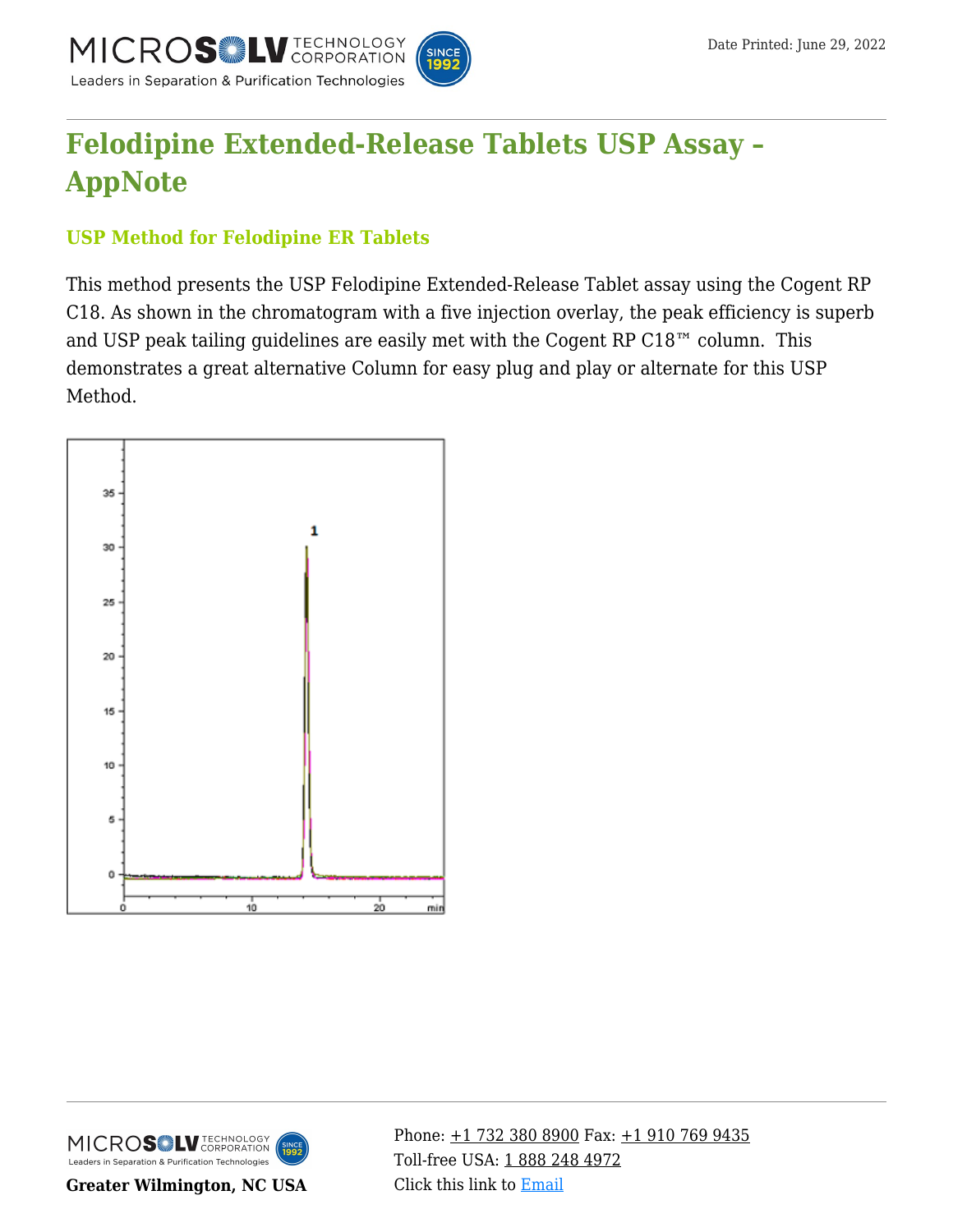





Felodipine

**Peak:**

Felodipine

**Method Conditions: Column:** Cogent RP C18™, 5μm, 100Å **Catalog No.:** [68518-15P](https://www.mtc-usa.com/product-details/id/4123481/catalog/68518-15p) **Dimensions:** 4.6 x 150 mm **Buffer:** 6.9 mg/mL of Monobasic Sodium Phosphate in Water. *Adjust with 1 M Phosphoric Acid to a pH of 3.0 ± 0.05* **Mobile Phase:** Acetonitrile, Methanol, and Buffer (40:20:40) **Injection vol.:** 40μL **Flow rate:** 1.0 mL/minute **Detection:** UV @ 362 nm **Sample:** Standard solution: 0.02 mg/mL of USP Felodipine in Mobile phase

Most recently appeared in Pharmacopeial Forum: Volume No. 43(6) Page Information: *—USP43-NF38 – 1827 —USP42-NF37 – 1787 —USP41-NF36 – 1690*

*Note: Felodipine is a calcium channel blocker and acts primarily on vascular smooth muscle cells by stabilizing voltage-gated L-type calcium channels in their inactive conformation. Felodipine prevents myocyte contraction by binding to calcium-binding proteins, which exhibits competitive antagonism of the mineralcorticoid receptor. This event results into inhibiting the activity of calmodulin-dependent cyclic nucleotide phosphodiesterase and blocking calcium influx through voltage-gated T-type calcium channels. This reduces movement of calcium into the cells of*

MICROS<sup>OL</sup> LU TECHNOLOGY Leaders in Separation & Purification Technologies

**Greater Wilmington, NC USA**

Phone:  $\pm$ 1 732 380 8900 Fax:  $\pm$ 1 910 769 9435 Toll-free USA: [1 888 248 4972](#page--1-0) Click this link to [Email](https://www.mtc-usa.com/contact)